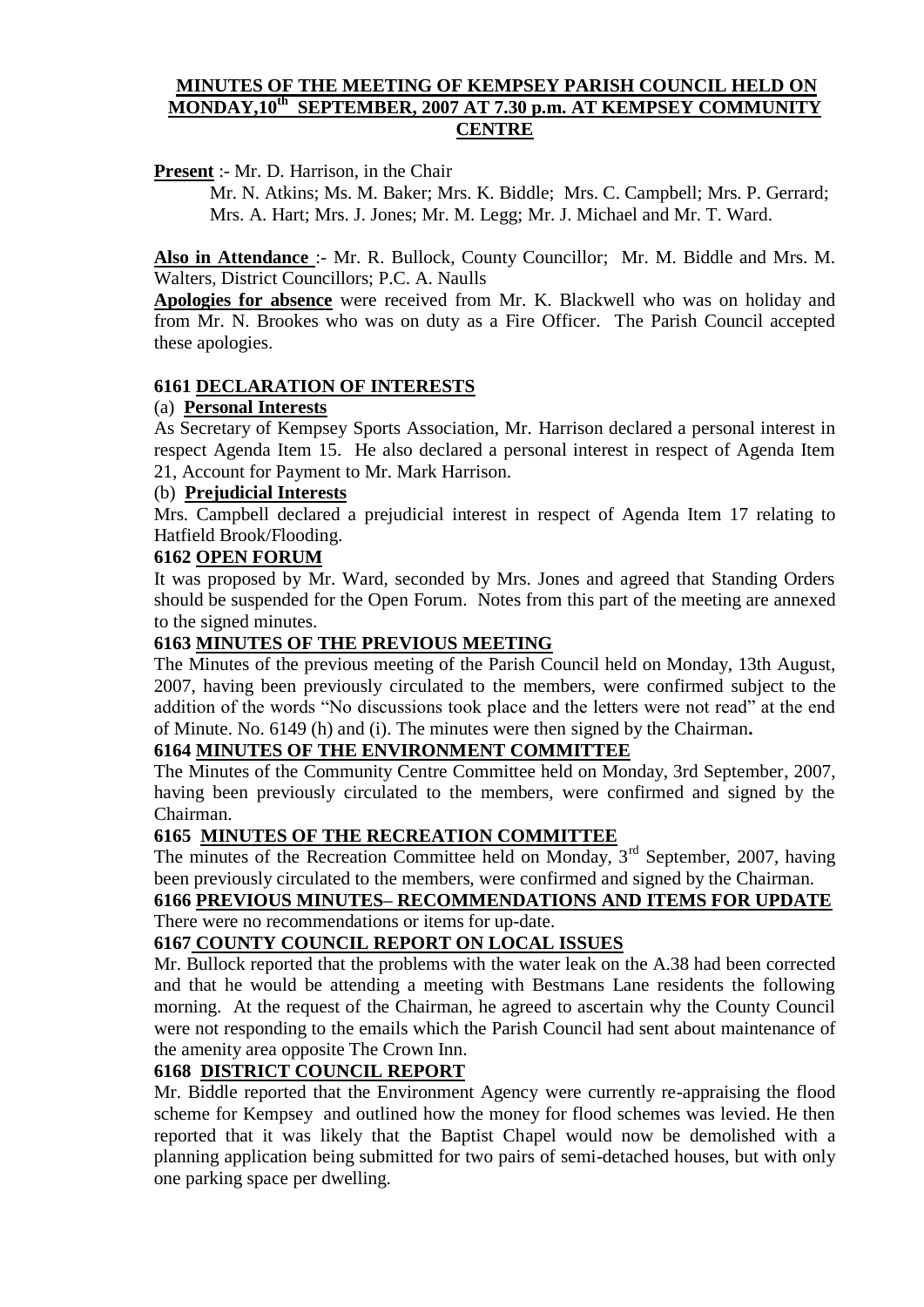Mrs. Walters confirmed that she would also be attending the meeting with Bestmans lane residents.

# **6169 CORRESPONDENCE**

All correspondence had been made available for inspection by Parish Council Members between 7.00 p.m. and 7.30 p.m.

(a) University of Gloucester  $-7<sup>th</sup>$  National Seminar on Common Land

The Parish Council noted that the Chairman of the Commons and Hams Committee would attend this seminar.

(b) Norton-juxta-Kempsey PC – CMRF Planning Application – Funding for Appeal

The Parish Council resolved not to donate funds to this cause.

(c) Mr. T. Carter – Kempsey War Memorial

The Parish Council resolved to approach the Scout Group to ascertain whether they would be interested in cleaning the War Memorial.

(d) MHDC – Flood Relief Scheme

The Parish Council noted that the information had been delivered by hand to about 150 properties which had flooded.

(e) Mrs. S. Lole – Cattle on Ashmoor Common

The Chairman of the Commons and Hams Committee agreed to prepare a response to Mrs. Lole's letter.

(f) and (g) MHDC – Planning Appeals – Astons Coaches, Clerkenleap

The Parish Council resolved that additional comments should be submitted in respect of both of these planning appeals as was considered appropriate by the Chairman in consultation with the Clerk.

(i) Kempsey Tennis Club – Electricity supply to Tennis Courts

The Chairman circulated a summary showing the exchange of letters and emails between the various parties. This clearly showed that the Parish Council were not responsible for any delays. It was noted that the Solicitors acting on behalf of Central Networks had taken nearly six months to reply to the Parish Council's Solicitors.

(j) WCC – Parish Paths Plan – Waymarking Wednesdays

The Chairman asked for all problems to be reported to the Parish Footpaths Warden in order that they could be dealt with during the waymarking sessions.

# **6170 ENVIRONMENT COMMITTEE**

(a) Crown Area Bus Stop – Amenities Area

The Parish Council noted that a response was still awaited from the County Council.

# (b) Ditch/Drain Clearance

The Chairman agreed to ask whether the County Council had a programme of works for the jetting of drains and the clearance of ditches at the meeting with Mr. Wallace the following morning.

(c) Dog Bins

The Parish Council noted that they were currently spending about £1,400 annually on the emptying of dog bins. The Clerk reported that she had ascertained that waste matter from dogs did not have to be placed in special dog bins and that it could be placed in litter bins. The Parish Council therefore resolved to remove the existing dog bins and install more litter bins.

(d) Alleyways in Kempsey – Condition/Improvements

This item had been placed on the Agenda at the request of Mr. Brookes who had concerns about two alleyways in particular. As they posed a Health and Safety issue, the Parish Council resolved to take this matter up with the County Council with a request that they should have a tarmac surface. The Clerk was asked to point out that the developer of the housing site adjacent to the A.38 was believed to be responsible for some of the damage.

# **6171 PLANNING REPORT**

(a) For Report:-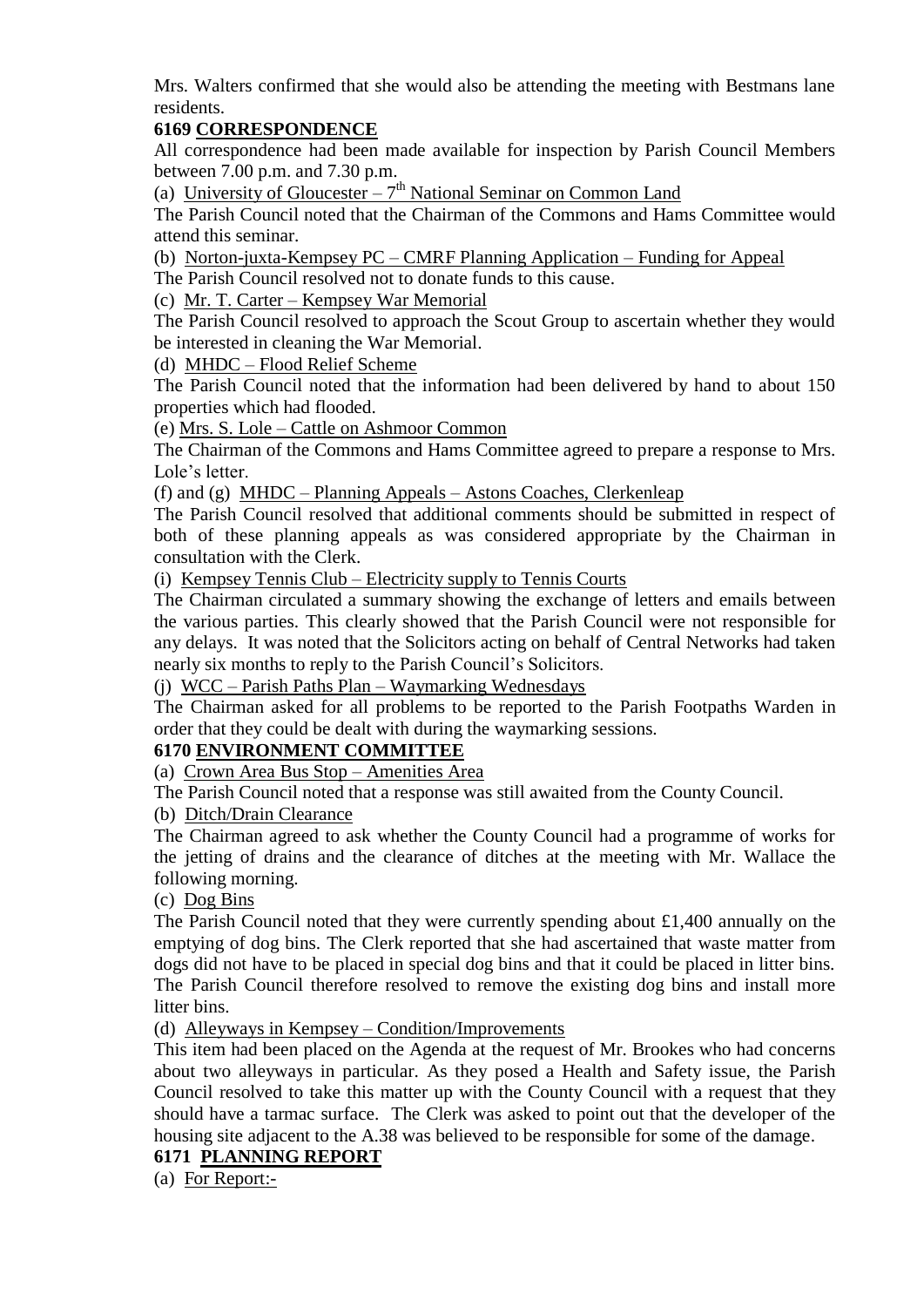MH 1245/07 – The Gurkha Knight, Kempsey Common – Retrospective application for illuminated restaurant signage and non-illuminated car park and takeaway signs.

Whilst there were no objections to this application, the Parish Council were disappointed to receive yet another retrospective application for these premises.

MH 1248/07 – The Gurkha Knight, Kempsey Common – Retrospective application for the erection of timber sheds and smoking shelters

The Parish Council had no objections to the smoking shelter at the rear of the premises but objected to the smoking shelter at the front. They noted that the proposed smoking shelters appeared to be four-sided structures and whether they would conform to the requirements for ventilation in such buildings?

The Parish Council were disappointed to receive yet another retrospective application for these premises and their main concern was that timber structures may not be appropriate for their intended use – which was not specified in the application. Local knowledge suggested that the two timber "storage sheds" were already being used for purposes other than "storage", these being to house a Bar B Q and an outside Bar.

(b) Planning Comments to MHDC under Delegated Powers

MH 1162/07 – Chipping Dene, 74 Wadborough Road, Littleworth – Kitchen/dining area extension (Full) - No objections.

MH 1184/07 – Croftway, Green Street – Replacement dwelling (Full) – Object as insufficient information supplied.

# **6172 COMMONS AND HAMS COMMITTEE REPORT**

The Committee Chairman reported that further letters had been sent to some residents living adjacent to commons who had not complied with the Parish Council's previous letter. Kerswell Green residents had expressed an interest in exercising their grazing rights on Normoor and Kerswell Green Commons and he would raise the matter of temporary fencing at the Commons Conference which he would be attending the following day.

## Report by Parish Footpaths Warden

Mrs. Jones reported that she had arranged for the alleyways to be strimmed.

# **6173 RECREATION COMMITTEE REPORT**

Mr. Harrison had previously declared a personal interest in this matter as Secretary of Kempsey Sports Association. The Committee Chairman reported that the grant applications for the fencing had now been submitted and that there had been a promise of £6,000 for recreation purposes under a proposed Section 106 planning agreement.

## **6174 COMMUNITY CENTRE COMMITTEE REPORT**

The Committee Chairman reported that a roofing contractor had submitted a report and estimate following his inspection of the roof areas. The Clerk was asked to obtain a further estimate.

# **6175 HATFIELD BROOK/FLOODING**

Mrs. Campbell had previously declared a prejudicial interest in this matter and left the room whilst it was discussed. The Parish Council noted that no further progress had been made. The Clerk was asked to include this matter on the monthly Agenda until such time as action was taken.

#### **6176 NEW MODEL CODE OF CONDUCT**

It was proposed by Mr. Ward, seconded by Mrs. Jones and unanimously agreed that the Parish Council adopt the Model Code of Conduct for Parish and Town Councils, including section 12(2) of the Local Authorities Model Code of Conduct 2007, as published by the Standards Board for England.

#### **6177 PARISH COUNCIL STANDING ORDERS**

It was proposed by Mr. Ward, seconded by Mrs. Hart and agreed that Standing Order 1 should be amended by the addition of the following two new sub-paragraphs to be in line with the decision made at Minute No. 6176:-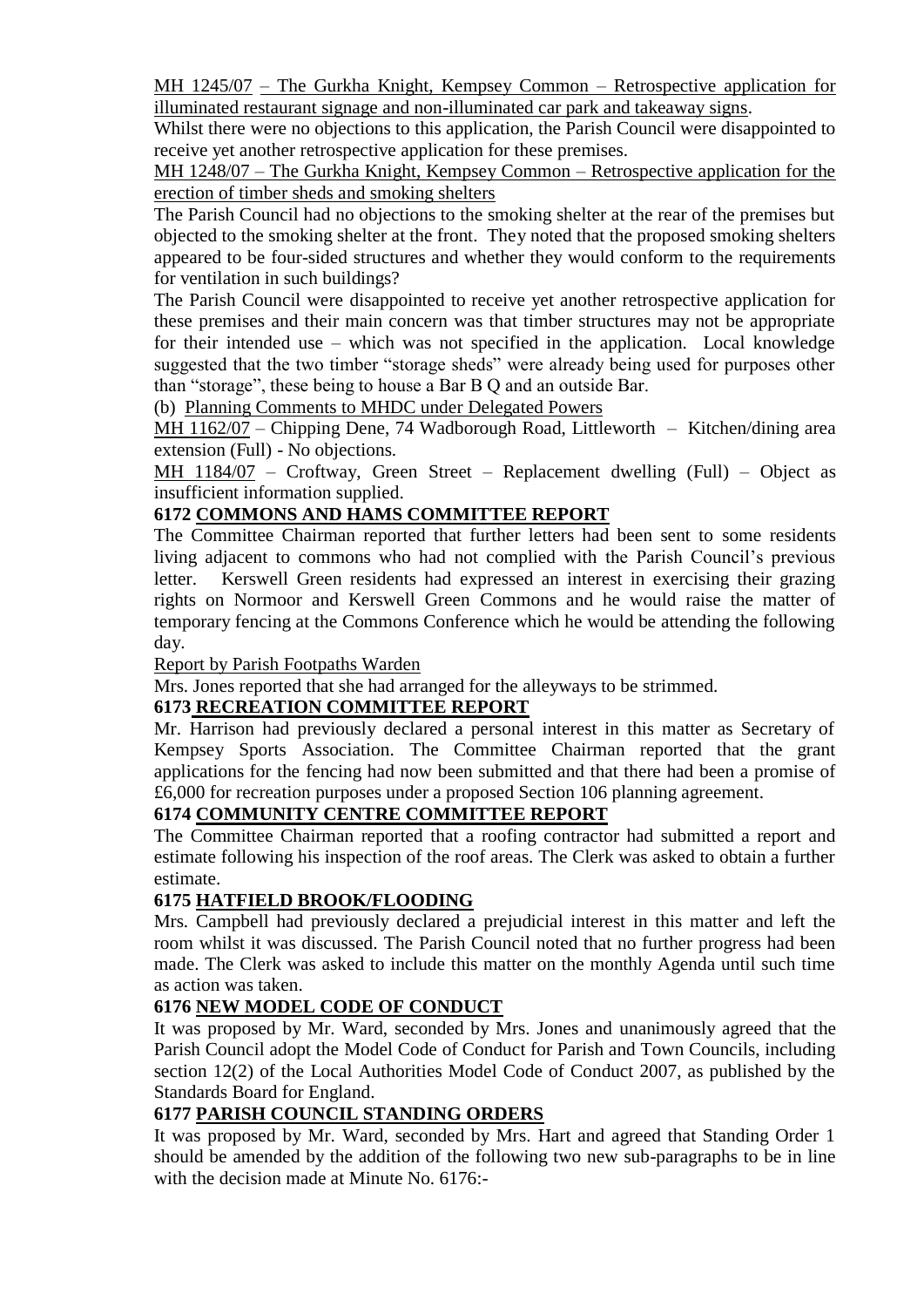1(c) There will be an Open Forum at the start of each monthly meeting during which parishioners will be invited to give their views and question the Council on items on the Agenda, or may raise issues for future consideration, at the discretion of the Chairman. Parishioners may not take part in the Parish Council Meeting itself.

1(d) A Parish Council member with a prejudicial interest in a particular issue may make representations, answer questions or give evidence to the Council during the Open Forum on the issue. However, the Councillor must leave the room in the event of an exchange on the issue between the public and the Council during the Open Forum and must also leave the room when the item is discussed during the Parish Council Meeting itself.

## **6178 RECEIPTS & PAYMENTS/RECONCILIATION OF BALANCES TO 31/8/07**

The receipts and payments/bank reconciliation to 31st August, 2007 had been previously circulated to the members. The Clerk reported that the Chairman had inspected the accounts for the month ending  $31<sup>st</sup>$  August, 2007 and had found everything to be in order

# **6179 CONFIRMATION OF ACTION**

Mr. Harrison, the Chairman had previously declared a personal interest in the account for payment submitted by Mr. Mark Harrison. He left the room and the Chair was taken by Mr. Ward, the Vice-Chairman for this one particular item. The Parish Council ratified payment of the following urgent accounts which had been made under delegated powers :- Staff salaries for August as shown on the list circulated to Members and annexed to the Signed Minutes

New Farm Grounds Maintenance – Playing Field Mowing - £158.62 (inc. £23.62 VAT) David Walters – Community Centre Decorating - £873.50

Mark Harrison – Portable Appliance Testing in Parish Office – 26 items - £52.00

Roger Martin – New Gate Post - £225.00

Roger Martin – Tree works at The Rocky -£300.00

B. Salisbury – Pavilion Roofing Works - £157.10

# **6180 ACCOUNTS FOR PAYMENT**

The Parish Council resolved to authorise payment of the following accounts :-

Mrs. A.P. Halford - Petty Cash for August - £20.09

AON Ltd. – Community Centre/Parish Council insurance - £1,889.86

# **THERE BEING NO FURTHER BUSINESS, THE CHAIRMAN DECLARED THE MEETING CLOSED AT 9.44 p.m.**

Signed at the next ensuing meeting of Kempsey Parish Council

Chairman of such next ensuing meeting